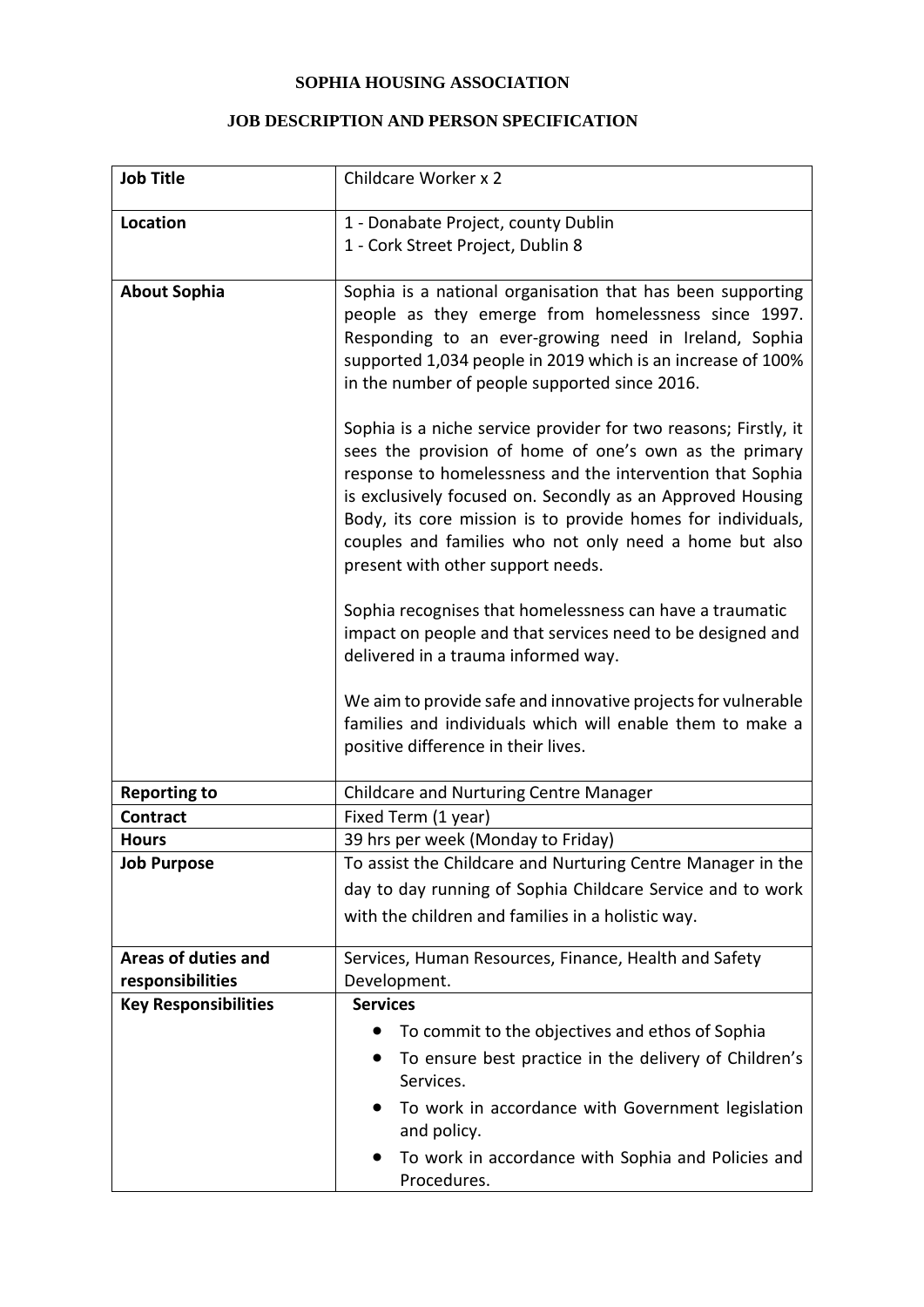| To work as part of the team under the guidance and<br>supervision of the Childcare Manager.<br>To work in a holistic way with children and families<br>individually and in groups.<br>To work with the Childcare and Support team to<br>develop a plan for child development and play<br>activities for the varying age groups.<br>To develop individual Care Plans for the children<br>he/she key works.<br>To ensure that all children, parents and visitors are<br>welcomed into the service.<br>To involve the children in decision making as<br>appropriate to their age and understanding.<br>To share information with Childcare and Nurturing<br>Centre Manager & Team including the development<br>and follow up of Care Plans for the children.<br>To monitor and maintain appropriate written records<br>of work with the child.<br>To be vigilant and monitor for signs of NAI, sexual<br>abuse, neglect and report any concerns to the<br>Childcare and Nurturing Centre Manager or in her<br>absence the Childcare Resource Coordinator, Project<br>Manager or Head of Services.<br>To record concerns promptly and accurately. To<br>consult with the Designated Person and take<br>appropriate action in accordance with Sophia Child<br>Protection policy<br>choose, organise, present<br>for<br>To<br>and<br>care<br>materials/equipment.<br>To lead and work with the team to develop an<br>appropriate Curriculum and ensure that it is informed<br>by Aistear the National Early Childhood Curriculum<br>Framework<br>and<br>Síolta<br>the<br>National<br>Quality<br>Framework for Early Childhood Education<br>To assist in the management of indoor/outdoor play<br>facilities and ensure they are maintained to a high |
|------------------------------------------------------------------------------------------------------------------------------------------------------------------------------------------------------------------------------------------------------------------------------------------------------------------------------------------------------------------------------------------------------------------------------------------------------------------------------------------------------------------------------------------------------------------------------------------------------------------------------------------------------------------------------------------------------------------------------------------------------------------------------------------------------------------------------------------------------------------------------------------------------------------------------------------------------------------------------------------------------------------------------------------------------------------------------------------------------------------------------------------------------------------------------------------------------------------------------------------------------------------------------------------------------------------------------------------------------------------------------------------------------------------------------------------------------------------------------------------------------------------------------------------------------------------------------------------------------------------------------------------------------------------------------------------------------------------------------------------------|
| standard and adhere to health and safety policies.<br>To assist in the planning and supervision of children in<br>relation to offsite activities and outings.<br>To work in accordance with agreed shift hours.                                                                                                                                                                                                                                                                                                                                                                                                                                                                                                                                                                                                                                                                                                                                                                                                                                                                                                                                                                                                                                                                                                                                                                                                                                                                                                                                                                                                                                                                                                                                |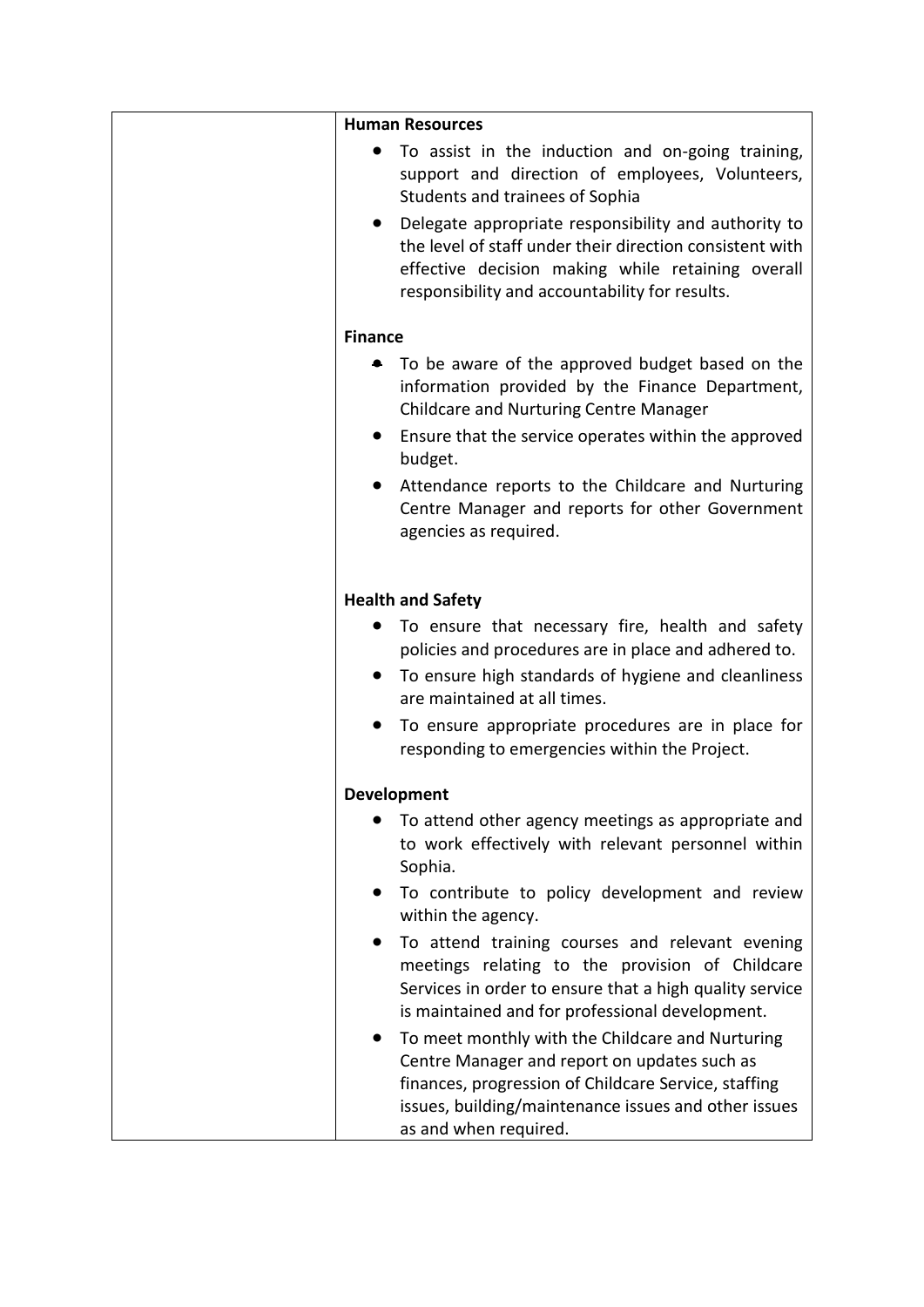| To monitor and review service provision to ensure                                                                                                                 |
|-------------------------------------------------------------------------------------------------------------------------------------------------------------------|
| high standards of childcare, education and welfare<br>are in place.                                                                                               |
| Implement Policies and Procedures to ensure they are<br>up to date and reflect best practice.                                                                     |
| Undertake regular service evaluation in consultation<br>with service users and staff.                                                                             |
| To promote networking with appropriate voluntary<br>$\bullet$<br>and statutory agencies.                                                                          |
| The development of appropriate programs and<br>$\bullet$<br>activities that take into account the individual needs<br>of children and families.                   |
| To participate in regular support and supervision.                                                                                                                |
| To undertake other work that may be assigned from<br>time to time.                                                                                                |
| <b>Person Specification</b>                                                                                                                                       |
| Qualification                                                                                                                                                     |
| A minimum qualification of Level 7 in Early<br>Childhood Care and Education or equivalent -<br>approved by the Dept of Children and Youth Affairs<br>is essential |
| <b>Experience and Skills</b>                                                                                                                                      |
| At least 2 years' experience in a similar role.                                                                                                                   |
| Experience of working with school aged children as<br>well as pre-school aged children                                                                            |
| Experience of working with parents as partners                                                                                                                    |
| A good working knowledge of Síolta & Aistear                                                                                                                      |
| Knowledge of the Child Care Act 1991 [Early Years<br>Services) Regulations 2016                                                                                   |
| An understanding and knowledge of the National<br>Quality Framework and of all aspects of operating a<br>quality environment                                      |
| A good knowledge and understanding of child<br>protection and the duties and responsibilities under<br>Children First                                             |
| Familiarity with pre-school regulations and Child<br><b>Protection Procedures</b>                                                                                 |
| Computer skills- knowledge of word is essential                                                                                                                   |
| First Aid Qualification is desirable                                                                                                                              |
| An inclusive child centred approach to practice                                                                                                                   |